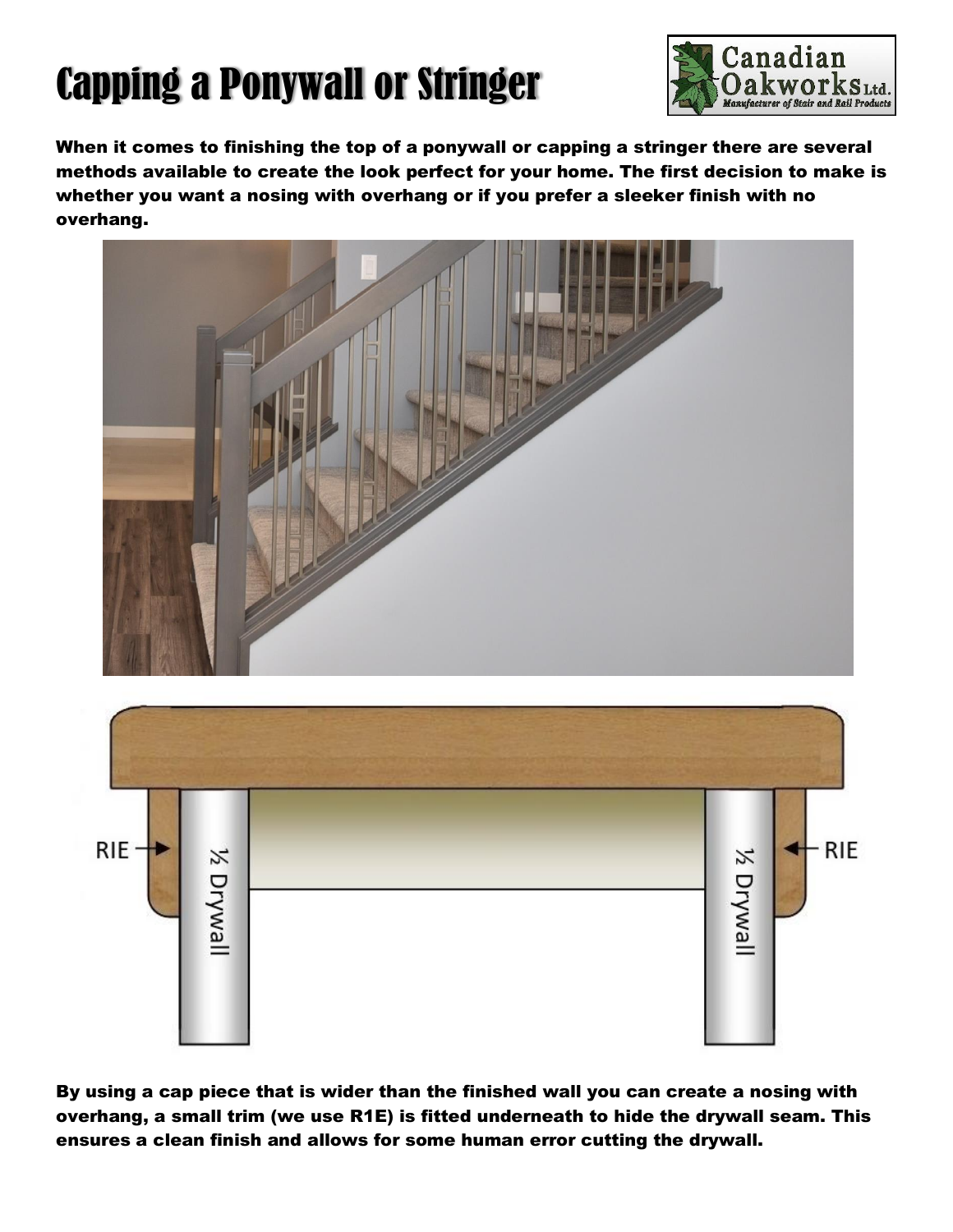

For a sleeker finish a cap piece the same width as the wall is fitted to match the edge of the drywall. Our slim trim, the R2E is used to cover the seam between the drywall and the cap. The drywall cut does need to be a little more precise as there is less trim to cover the seam. Custom trim can always be made if you need something specific to finish your project.



If the R2E trim is too slim for your liking, you can also use a standard 1 1/2" nosing. The cap piece is the same width as the wall and the nosing is fitted flush with the top. This creates the illusion of a thick cap, and easily hides the drywall seam.

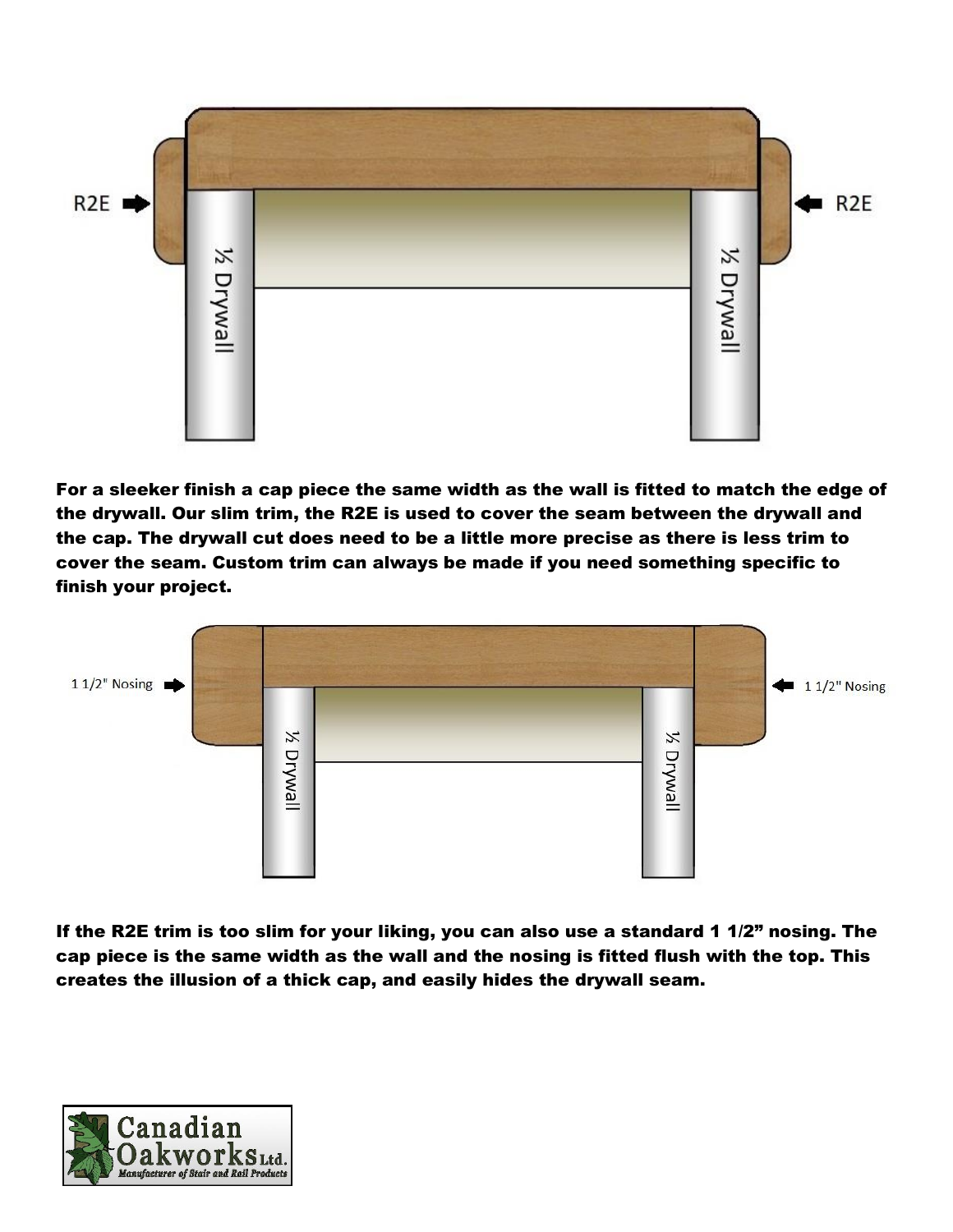The same principal is applied when finishing a stringer cap, you can have an overhang with R1E trim or an ogee for more detail, a sleek finish with the R2E, or a bold finish with the 1 1/2" nosing. Depending on what you have for clearance space between the top of the stringer and the front edge of the tread you might be limited in what trims will fit in this space.